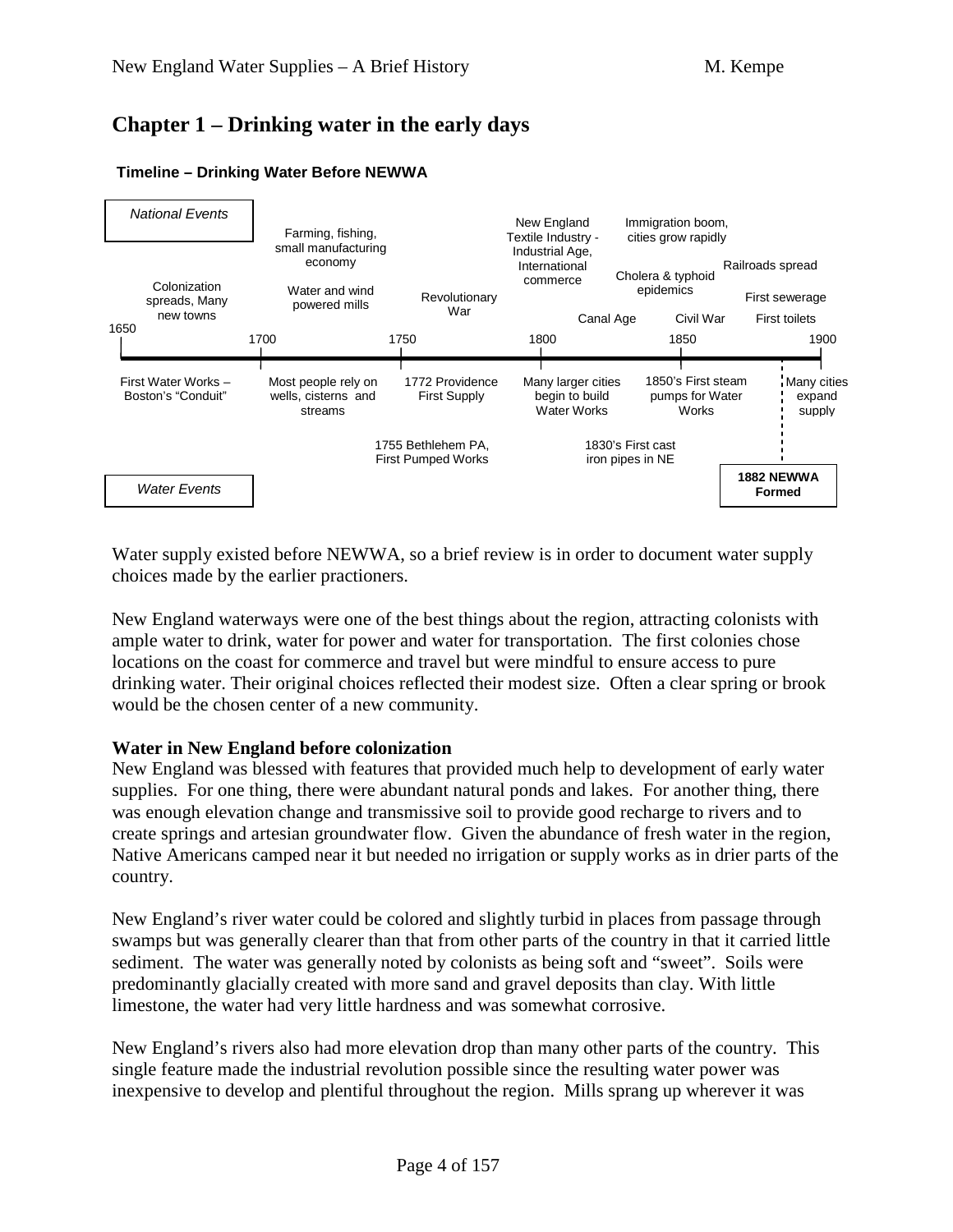possible to install a dam and diversion works. Grist mills and sawmills were the forerunners of much more elaborate manufacturing processes that were driven by water wheels or turbines. This guided much of New England's growth since the worker population followed mill growth.

Rainfall in New England was also fairly consistent throughout the year and relatively plentiful. In spite of adequate rainfall, farming in New England never grew to the size and importance of the U. S. mid-west since the terrain was hilly and the soil quite rocky. Extensive irrigation works were not necessary for the farming that did develop.

### **The English colonies begin and spread – 1620 to Revolutionary War**

Before New England was settled, Virginia had the first permanent English colony in 1607. There had been explorations of the New England coast by many nations but there was little interest in colonization since there were no easy riches to plunder. It wasn't until the beginning of the 1600's that Europe began to see the New England area as source of raw materials for European industries. Desirable resources included crops, wood, fish, furs and other items in demand in the European economy. At this point, colonization became



Example of old pump well – Adams House - Quincy MA

a privatized effort where colonies were chartered by investors with hopes of significant financial returns. This perhaps explains the entrepreneurial spirit that shows up again when water supplies are needed and private investors step up to develop the first water works.

English colonists settled in Plymouth MA in 1620, then the Cape Ann area of Massachusetts in 1625, and Boston MA in 1630. These English colonies then spread in all directions in New England, founding offshoots in parts of Rhode Island, Connecticut, New Hampshire, southern Vermont, and Maine (part of Massachusetts until well into the 1800's).

The English weren't the only ones interested in New England. The Dutch settled in New Amsterdam around 1613 and tried to extend their way into Connecticut. The French settled in northern Maine and Canada in the 1620's, reaching down to Northern Vermont along Lake Champlain. Both the French and Dutch were eventually evicted from present day New England but left much in the way of heritage, most notably the names of many towns. State boundaries for present day Massachusetts,



Typical household dug well from 1700's with bucket on rope pulley

Rhode Island, Connecticut and New Hampshire were set by English rulers but not without some controversies. Vermont's boundaries were eventually set as the new state was added after the Revolutionary War. Maine was split from Massachusetts later in pre-Civil War days in a bit of maneuvering to balance slave states with non-slave states.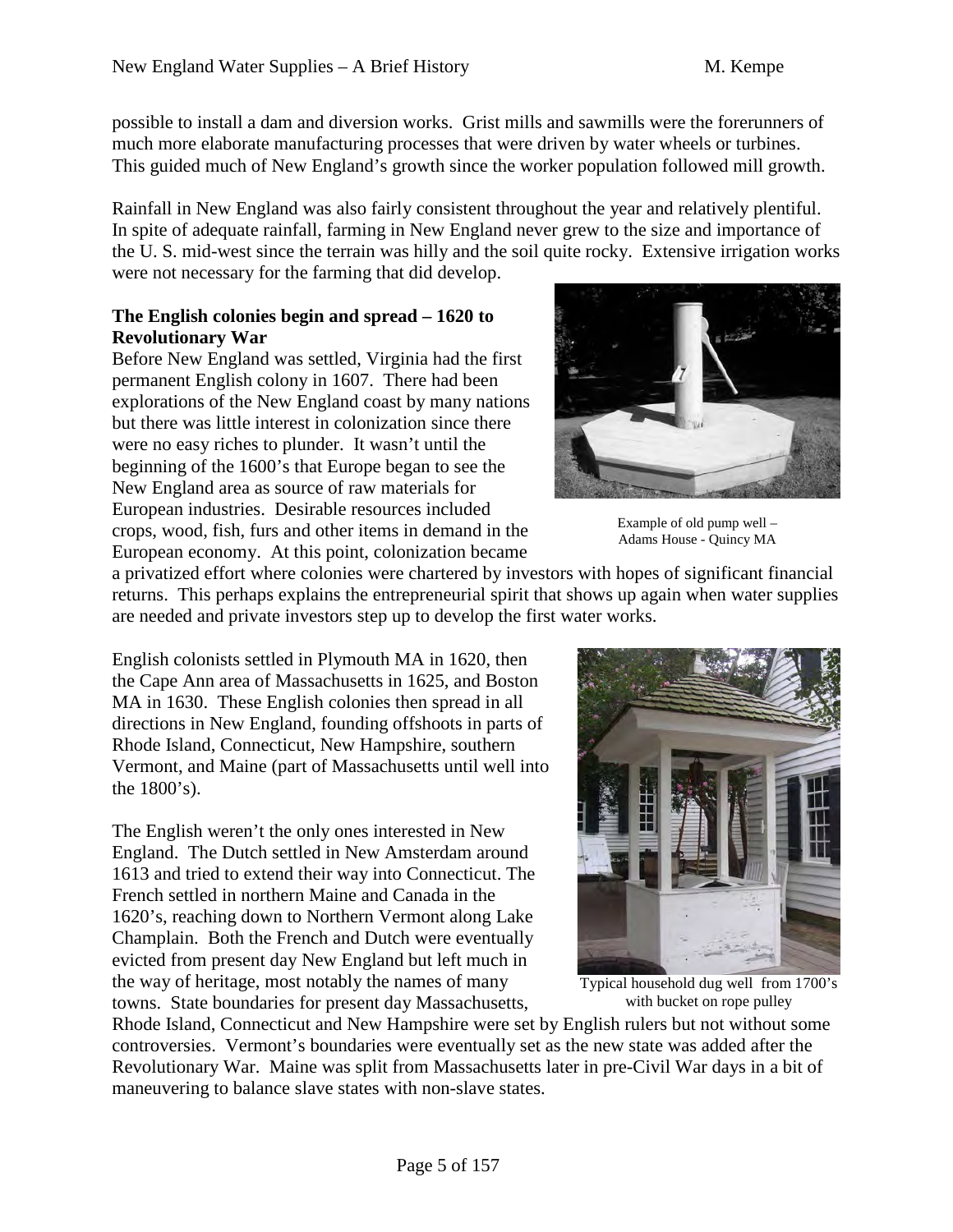From a water supply standpoint, all settlement in New England was by European settlers and reflected the rudimentary understanding of water, public health and water use technologies that were present in Europe at the time. This meant that the same European habits of infrequent bathing and poor sanitation were transferred to the colonies. The colonies were merely starting with a cleaner slate in terms of having unpolluted water sources to start where Europe had already fouled the waterways near its cities. Water supply technologies such as dug wells and the use of wooden and lead pipes were the rule. Water and wind powered mills provided the power source for anything that could not be accomplished with hand tools.

All early New England cities were coastal in nature, being located in coastal ports (e.g. Boston MA, Portsmouth NH, Portland ME, New Haven CT) or upstream on a navigable river (e.g. Hartford CT, Providence RI, Bangor ME). Even Burlington VT followed this course in that it was settled on a navigable lake. These choices were necessary to allow shipping and commerce but it made life interesting for future water supply planners when residents eventually outgrew local water sources. Other smaller towns popped up at many locations inland as farmers spread and generally bordered on an available river or stream.

### **The First Water Sources**

The first colonies obviously had the first water sources, some of which have been memorialized by the community's residents. These sources were merely a place to bring a bucket and carry home a bucketful or two during the day. Water use habits of the colonists were fairly austere, perhaps several gallons per day per resident. The effort required to bring that amount of weight a fair distance made anything other than essential uses difficult. This was a pretty effective disincentive on bathing and washing and contributed to the general lack of proper sanitation.

Every community had a central water supply point, be it a spring, a well or a river. These were not engineered facilities, but are noteworthy nonetheless. A fine example of a monument to a first drinking water source celebrates the water supply of the original Plymouth colony in



Plymouth's first water source was Town Brook, near the current Mayflower dock



Plymouth's monument to the first water source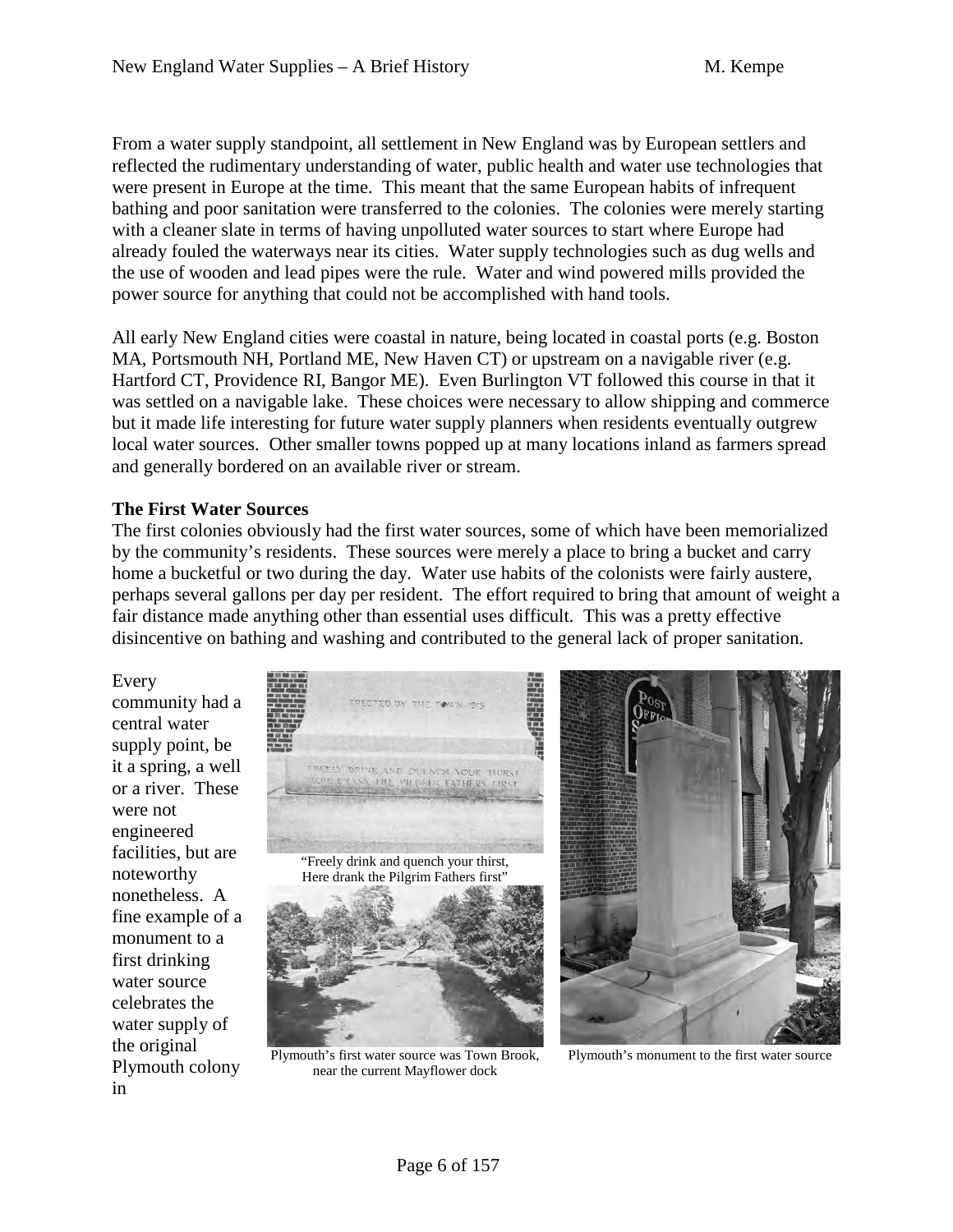Massachusetts. A drinking fountain was dedicated in 1915 at a location on Main Street above Town Brook. The brook, just south of the center of town, was fed from Salton Pond and provided the residents of the town center with potable water until the first water works was built in 1855.

Similarly, Providence commemorated its first water source, the Roger Williams Spring, named for the founding father of Providence Plantation, the colony established by Roger Williams after his exit from Massachusetts in search of religious tolerance. This site, at North Main Street, was designated by AWWA as a National Historic Water Landmark.



Monument to Roger William's spring, Providence's first water source

spring was the reason why the colonists chose the location that they did after first landing in present day Salem and Charlestown only to find the water sources to be lacking. The "Great Spring" became the center of the rapidly growing community that for a good while was the largest city in the colonies.

It's a pity that the location of the "Conduit" isn't clearly marked at its Dock Square location near Fanueil Hall. This 1652 site was the first actual water works in the US in that it was more than just a place to dip a bucket. Its original purpose was as much to provide fire protection in an area of dense wooden housing as it was meant to supply drinking water. Several uphill springs in the area were connected by means of wooden pipes to a 12' square cistern-like structure in Dock Square that would provide plentiful water for all needs, replenished much more rapidly than a dug well. Once the pipes were laid, it is known that selected homes, those of the people that financed the venture, were then tapped in and provided with running water. Thus, this early water works had intakes, pressure piping, distribution taps and a storage reservoir, albeit on a very modest scale. It helped significantly in subsequent conflagrations in the neighboring areas and served well into the 1700's before becoming too fouled to use. A section of old wooden main from this site graces the NEWWA lobby.



Section of the 1652 "Conduit" pipe, located in NEWWA lobby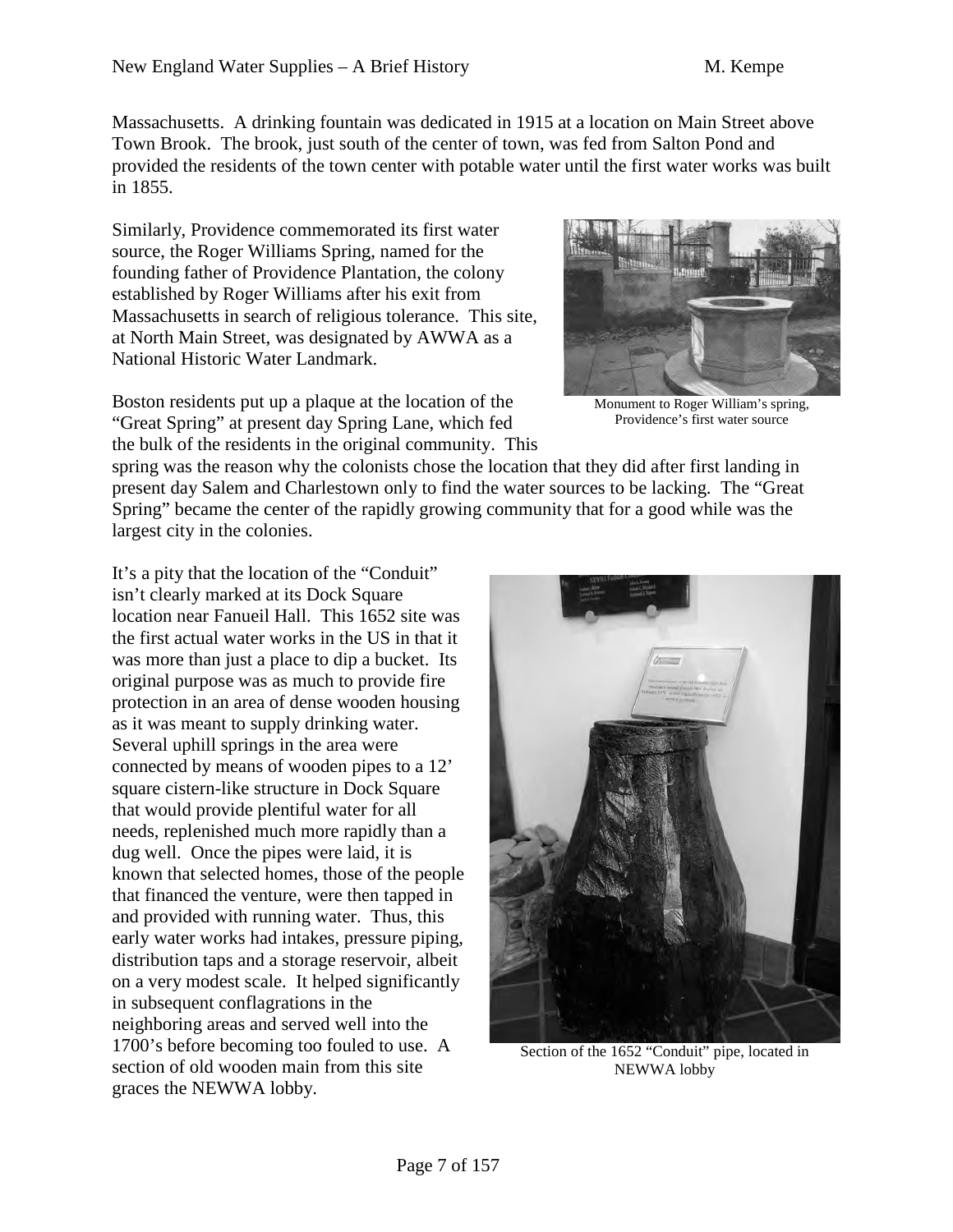The desire for the convenience of running water in the home wasn't the only driving force that led to development of water works. The need for fire protection was equally important, perhaps even more important at that point. Before brick manufacturing was developed, all housing in the colonies was made of wood, including in



The "Conduit", Boston's 1652 supply, the first Water Works in the U.S.

most cases, the chimneys. A mud coating was the only protection against flames. Once a fire started, it could very well spread from house to house via the thatched roofs. Colonial homes were generally required to keep cisterns, barrels or other water containers filled for quick response to prevent conflagration. Fire protection was more carefully regulated than water usage or quality, with regulations being adopted to make housing more fire resistant and requirements put on homeowners to be ready to fight fire at any time. Even after brick construction and slate roofs were the norm, wood framing and close proximity in central areas meant a good supply of fire fighting water would be needed.



Examples of wooden pipes from Boston's Jamaica Pond Aqueduct

Moving water around in pipes required workable materials. Colonists had wood in abundance and had knowledge of how to make and join wood pipe sections, a fairly common practice in England. Metal for pipes had to be imported at first until eventually iron works were built. Metal for water pipes was limited to lead initially but in the early 1800's foundries had been able to produce iron plate that could be rolled, riveted and coated with cement to form wrought iron pipe. The production of cast iron pipe in the US began in the early 1800's but the cost was high until improved production methods made it more economical to use by the late 1800's.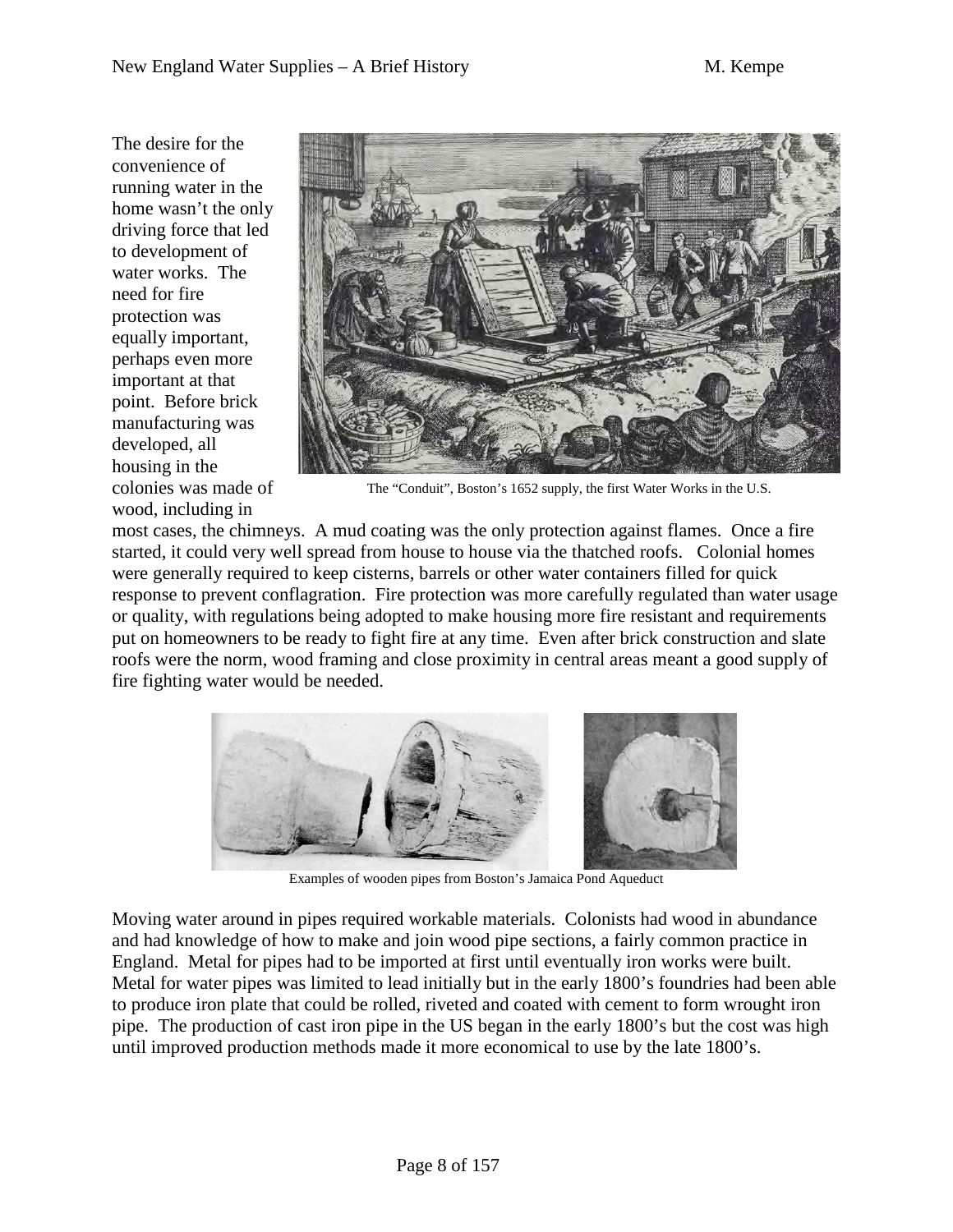Who had the earliest water works? The following table shows the first wood pipe systems, some of which date back well over 200 years.

| <b>City/Town</b> |           | <b>State Date Source</b>                            | <b>Comments</b>                                           |
|------------------|-----------|-----------------------------------------------------|-----------------------------------------------------------|
| <b>Boston</b>    | MA        | 1652 Springs                                        | Wood pipes also used in 1796 Jamaica Pond system          |
| Providence       | RI        | 1772 Springs                                        | Providence Water Co., Rawson Fountain Society             |
| Salem & Beverly  | <b>MA</b> | 1796   Well on Gallow's Hill   Built by Daniel Frye |                                                           |
| Portsmouth       | <b>NH</b> | 1798 Springs                                        | Portsmouth Aqueduct Co.                                   |
| Worcester        | MA        | 1798 Springs                                        | Built by Dan'l Gooding, later use of Bell's Pond          |
| Peabody          | MA        | 1799 Springs                                        | From Salem & Danvers Aqueduct Co.                         |
| Haverhill        | МA        | 1801 Springs/ponds                                  | Haverhill Aqueduct Co.                                    |
| New London       | CT        | 1802 Spring                                         | Aqueduct Co.                                              |
| Drewsville       | <b>NH</b> | $1804$ Spring                                       | Smallest village with a water system in 1882              |
| Bridgeport       | CT        | 1818 Springs on Gold Hill                           | Built by Rev. Elijah Waterman                             |
| Hanover          | <b>NH</b> | 1820 Springs/wells                                  | Hanover Aqueduct Co.                                      |
| Cambridge        | MA        | 1837 Springs to a reservoir                         | Cambridgeport Aqueduct Co. supplied a few families        |
| Springfield      | MA        | 1843 Reservoir                                      | Built by Chas. Stearns, taken over by Springfield Aq. Co. |
| Gorham           | <b>NH</b> | 1873 Springs                                        | Alpine Aqueduct Co.                                       |

**Water systems built entirely of wood pipes:** 

Note that the use of wood continued well after metal pipe had become practical and affordable. Wood pipe was still actively installed and used in rural areas like northern New England well into the 1900's. On the other hand, contrary to urban legend, wood pipes in the cities have not been in use since the transition was made to iron pressure pipes in the mid 1800's. An occasional piece of wood pipe may be unearthed in some construction project but modern pressures would have blown it apart long ago, had it been left in service.

Not all of the early water works used wood. Given very low usage, some opted to used a lead pipe of up to 2" or so in diameter which, though limiting, at least may have been easier to keep from leaking than wood. When cast iron first appeared, the size and strength issues were no longer an issue, allowing more capacity and higher pressures for the growing water demands.

| <b>Community</b>    | <b>State</b> | Year metal pipe is | $Type - Lead/$   | Source at the time     |  |
|---------------------|--------------|--------------------|------------------|------------------------|--|
|                     |              | introduced         | Wrought Iron/    |                        |  |
|                     |              |                    | <b>Cast Iron</b> |                        |  |
| Portland            | <b>ME</b>    | 1812               | Lead Pipe        | Neck Pond, Munjoy Hill |  |
| Montpelier          | VT           | 1820               | Lead Pipe        | <b>Springs</b>         |  |
| Dover               | <b>NH</b>    | 1826               | Unknown          | Springs/pond           |  |
| Hanover             | <b>NH</b>    | 1829               | Lead Pipe        | Springs/wells          |  |
| Durham              | <b>CT</b>    | 1832               | Wrought Iron     | Cold Spring            |  |
| Danbury             | <b>CT</b>    | 1833               | Lead Pipe        | <b>Springs</b>         |  |
| North Conway        | <b>NH</b>    | 1833               | Cast Iron        | Artist's Brook         |  |
| Peabody             | <b>MA</b>    | 1834               | WI & CI          | Spring Pond            |  |
| New London          | <b>CT</b>    | 1840               | WI & CI          | Mill Pond              |  |
| Worcester           | MA           | 1845               | Wrought Iron     | Bell's Pond            |  |
| Chicopee            | MA           | 1845               | WI & CI          | <b>Brook</b>           |  |
| <b>Bellow Falls</b> | V T          | 1848               | Cast Iron        | Lake Minard            |  |
| Hyde Park           | VT           | 1850               | WI & lead        | <b>Springs</b>         |  |
| Windsor             | VT           | 1850               | WI & lead        | Dudley Brook           |  |

**The First Metal Pipe Systems through 1850**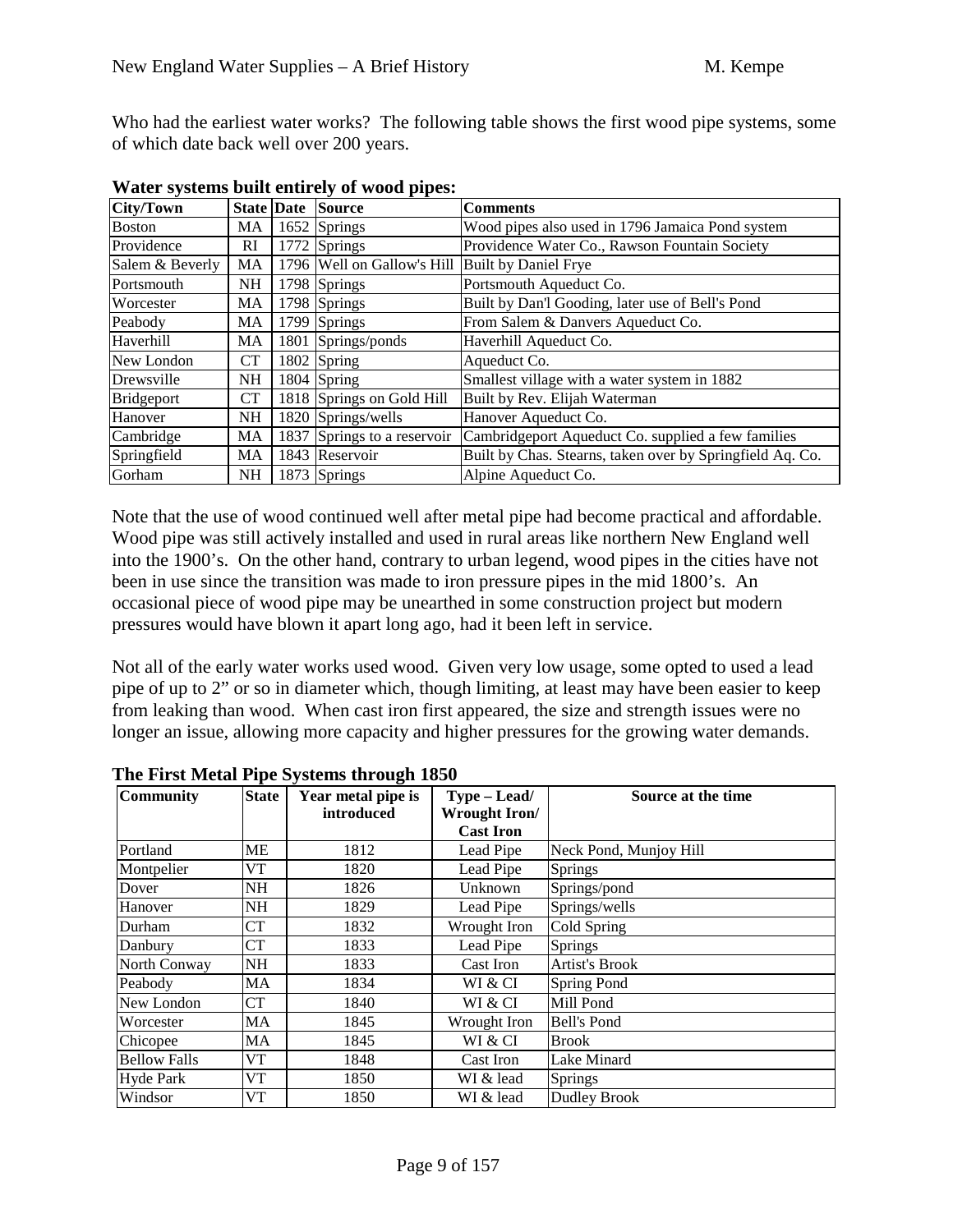The very early water works from the 1600's and 1700's were by no means complete systems in the sense that we have today. Given the large costs incurred by the private water companies, the expense of a connection was only affordable by the well-to-do and there were no governmental requirements to serve all customers. The poor could always walk to a public well or cistern. The rich folks on the hilltop could have their own well developed or pay a water seller for deliveries.

Access to water was also a function of location since the pipes did not serve all areas. Often the source was barely higher than the area being served so delivery pressures and volumes were limited. Wooden pipes were typically 2"-4" in diameter and early lead pipes were 2" or less so capacities were never what we would consider as robust in this period. Expectations were low and outages were frequent, especially since the wood pipe was notoriously prone to breakage.

### **Early sanitation**

Privies and outhouses were the rule in the 1600's and 1700's. In the more densely settled areas, the facilities were often located in the basement. The waste was held in a tank or pit until the "Nightmen" came to reclaim it for its fertilizer value.

With the poor understanding of disease, no special precautions were taken around water supply sources. Animals roamed freely, adding copious amounts of waste to drainage that ended up in water sources. People often disposed of unwanted items, ranging from trash to dead animals, into the water body from which they drank. Early industries such as slaughterhouses and tanneries discharged wastes to whatever water body was handy. Cemeteries were located close to urban areas and often in the watershed areas of water sources. An excellent example of this is found on Boston's Freedom Trail where "The Great Spring" on Spring Lane is found one block downhill of 2 graveyards, the Granary Burial



Plaque on Spring Lane in Boston

Ground and King's Chapel Burial Ground. Needless to say, many early water supplies were in a state of continual contamination. Only when the aesthetics of a fouled supply would become unpleasant were residents discouraged from using it.

Epidemics were frequent and deadly. Communicable diseases like smallpox had visited most of New England with quarantine the typical control strategy. Yellow fever was a seasonal scourge in swampy mosquito areas. Life expectancy was much lower than at present even without the waterborne illnesses of the period. With the close quarters and poor hygiene in poor areas, bacterial and viral illnesses essentially created a reservoir of disease within the community and the wastes from the infected population would be circulated to others, often via the water supply.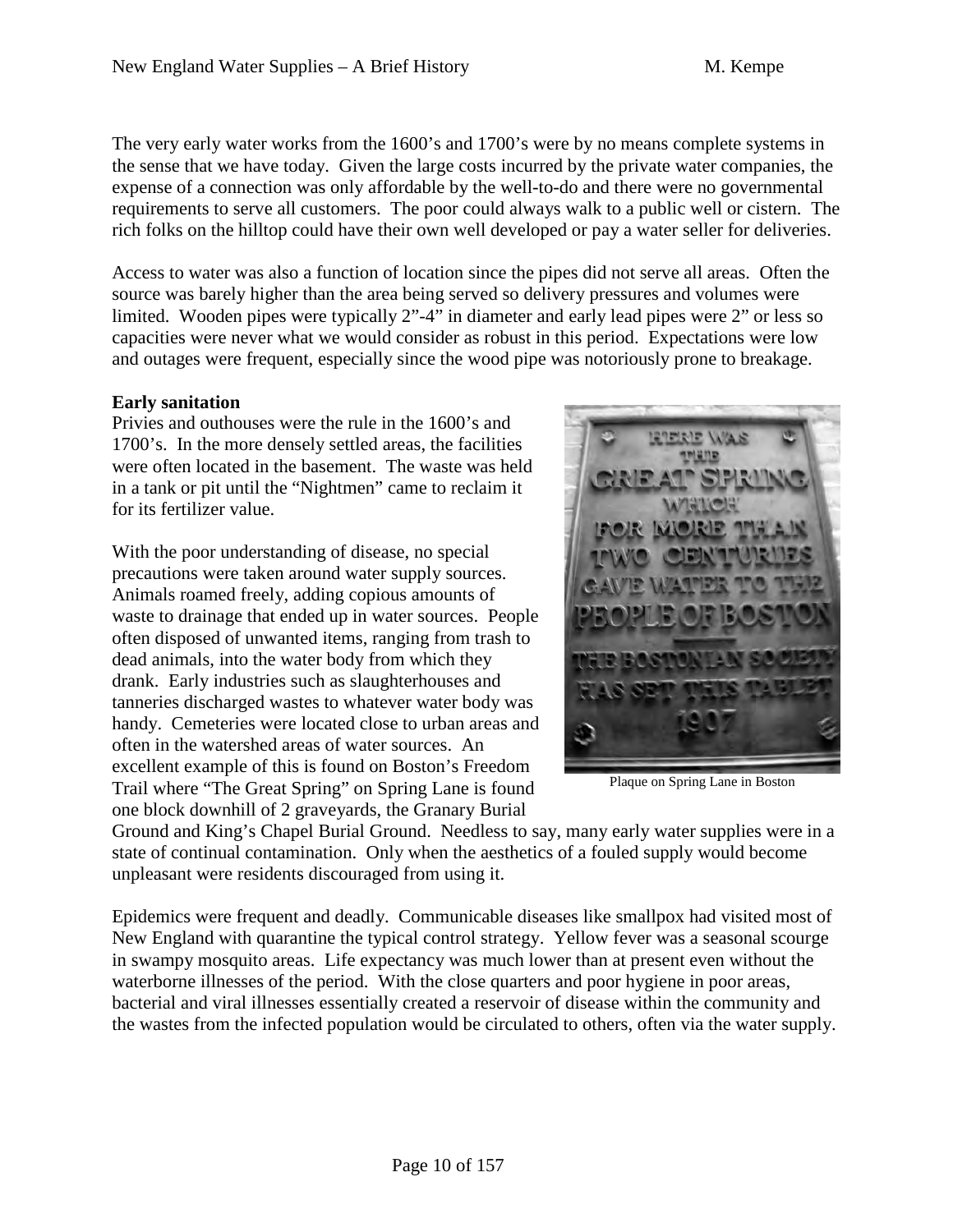Before "germ theory" was advanced as a cause of some diseases, there was a widespread belief that dangerous vapors from unclean areas, called "miasmas", were the cause. There was also a belief among many that poverty, uncleanliness and disease were connected as some sort of punishment for the unworthy, consistent with the religious righteousness of the times. These believers had the expectation that one of water supply's best purposes was for washing down streets and tenement areas to wash away the disease lurking there. Old engravings from the period show horse drawn water barrels being used for street cleaning. Of course, the horses themselves put back as much waste as was washed away at times. Empirical evidence often connected poor water aesthetics to gastrointestinal illnesses at some water sources with resulting loss of confidence among water consumers.

Still, with limited population and industry, most of the rivers and large water bodies around New England remained clean through the 1700's and water quality troubles were more local than regional.

### **The Influence of Europe on American Water Engineering**

New England settlers had the benefit of English water engineering examples from which to model their efforts, a mixed blessing at best. Private water

#### *Some famous names that you may not know as early Public Health officials*:

**Paul Revere** – First head of Boston's Public Health Board in 1799.

**Benjamin Franklin** – In the 1730's, he was the first head of Philadelphia's street cleaning department, a critical public health service given the nature and volume of wastes in colonial days. He later went on to be a strong advocate for sewerage cleanup in Philadelphia. He also started the first fire company there in 1736.

#### *Famous People affected by Waterborne Disease:*

- Prince Albert of England died in 1857 of typhoid.
- Abigail Adams, wife of President John Adams died in 1818 of typhoid.
- President Zachary Taylor died of cholera in 1850.
- George Washington was affected by dysentery but survived.
- Louis Pasteur, the influential microbiologist, lost two daughters to typhoid.

companies had been supplying London from as early as 1213. As many as 9 separate water companies supplied parts of the city with water, some from adjacent springs or wells and some directly from the Thames. One water company used water wheels housed in the famous "London Bridge" to pump Thames water up to an uphill cistern for distribution. Of course, all of the Thames withdrawals had serious water quality and sanitation problems, with one unfortunate water company having an intake directly opposite the largest London sewer. With the sanitary problems created by the extremely dense population of this old city, the Thames River was already grossly polluted during this period and featured such colorful periods as the "Great Stink" of 1858. Life expectancy in mid-1800's London was down to 26 years. One notable water supply effort was the "New River", an 18 mile canal built by Sir Hugh Middleton in 1619 that was both an heir to the Roman aqueduct legacy and a forerunner of the modern water diversion from a protected upland source. London would later come to be a leader in sanitary reform but during the early 1800's, the example set for the US was not a particularly progressive one. Other European cities had similar experiences and had the disadvantage of having long ago polluted their available waters.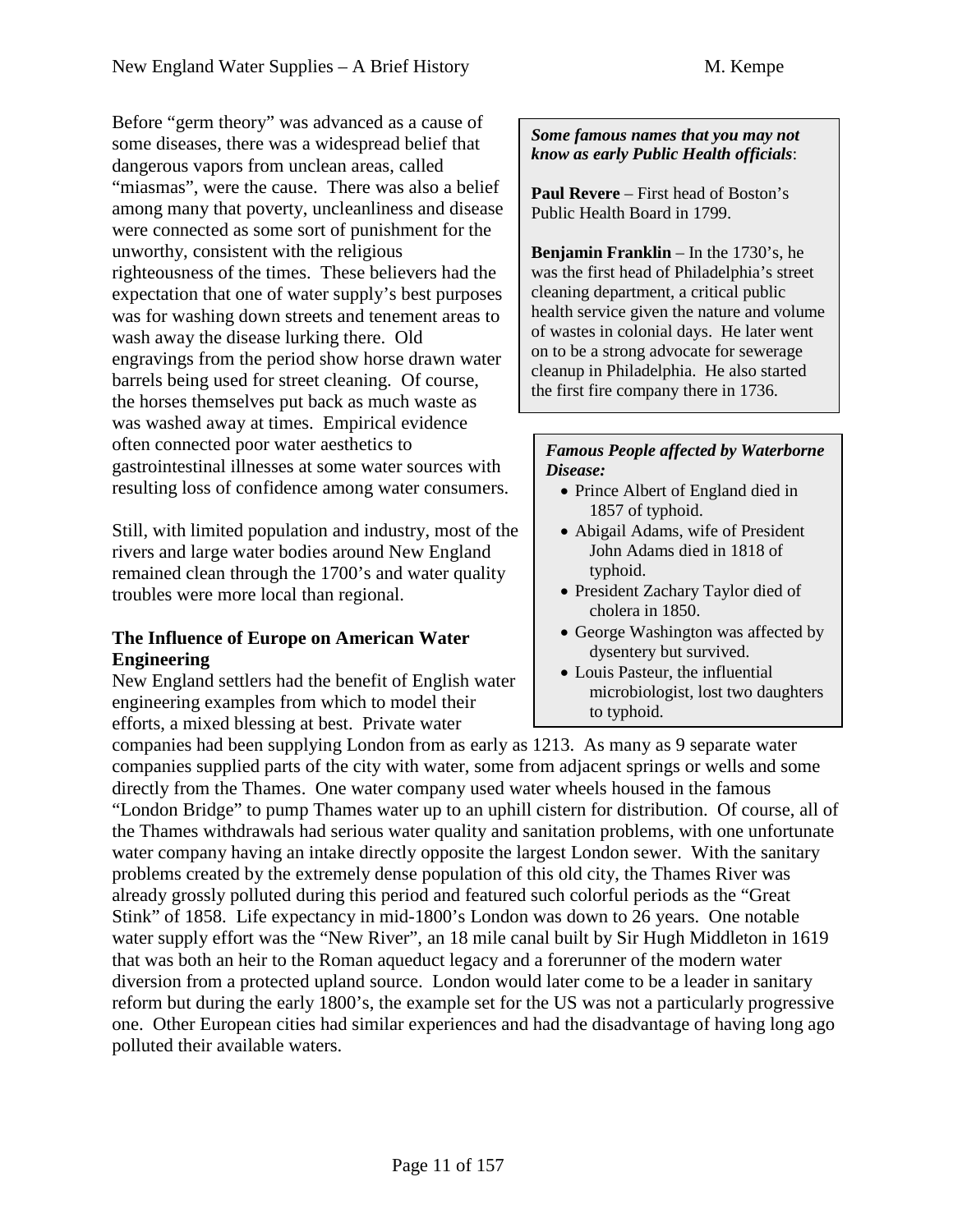On the plus side, there was an active scientific community throughout Europe studying such water supply topics as hydraulics and water treatment. Scotland had implemented the earliest filtration of a community water system and France had made many advances in optimizing water withdrawals from a river through early bank filtration systems. European water engineers would continue to be a resource to US engineers during the 1800's. An example of this was noted civil engineer Charles Storrow's major 1830 work "A Treatise on Hydraulics" which was acclaimed in the US as being the best work of its day but was essentially just a compilation of what he had learned in his studies abroad.

### **Water supply in the rest of the US, New York, Philadelphia, Baltimore**

Outside of New England, the major US cities were beginning to seek water supplies. One notable early effort is Bethlehem, PA, home to a Moravian community that developed a piped water supply in 1755 that featured pipes, hydraulically powered pumping and an above ground storage tank to supply homes with running water. The pumping was done with wooden positive displacement pumps and supplied water through wooden pipes. ASCE has recognized this early

system as a National Historic Landmark. The first significant municipal system was the Philadelphia water supply. The city sits at the confluence of the Delaware and Schuylkill Rivers, the former being tidal and the latter having more elevation drop and better water quality. In 1801, Benjamin Latrobe of Philadelphia designed and built the first large scale steam engine for municipal water pumping and used it with the first municipal cast iron pipes to pump from the Schuylkill River to a storage reservoir supplying the city with clean water. Wooden pipes were still the mainstay of the distribution system from



Fairmount Waterworks in Philadelphia Hydraulic pumps in the building to the right supplied water to open reservoirs on the hill where the Philadelphia Museum of Art now sits

the reservoir to the customers. The steam engine eventually proved to be difficult to manage and expensive, leading to a rethinking and reconstruction of the supply works in 1822. The new facility, the Fairmount Waterworks, featured hydraulic pumping using water wheels; it served the city proudly for the rest of the 1800's. This facility was beautifully designed in a neoclassical style that resulted in its current use as part of the Philadelphia Museum of Art as well as being designated as an AWWA and ASCE National Historic Landmark. In its day, the Philadelphia Works were considered the finest in the country until it suffered the same fate as many supplies of its day, i.e. the source water quality degraded to the point that other supplies made more sense.

Since the days of the Dutch settlements of the 1623, New York had been supplied by wells and ponds on Manhattan Island. Water quality of these sources was clearly inferior and availability was much too limited for the island's population, but the politics of obtaining a more plentiful supply were difficult to overcome. It wasn't until 1842 that the flow of the Croton River was dammed and diverted via aqueduct to the center of Manhattan to feed a network of cast iron and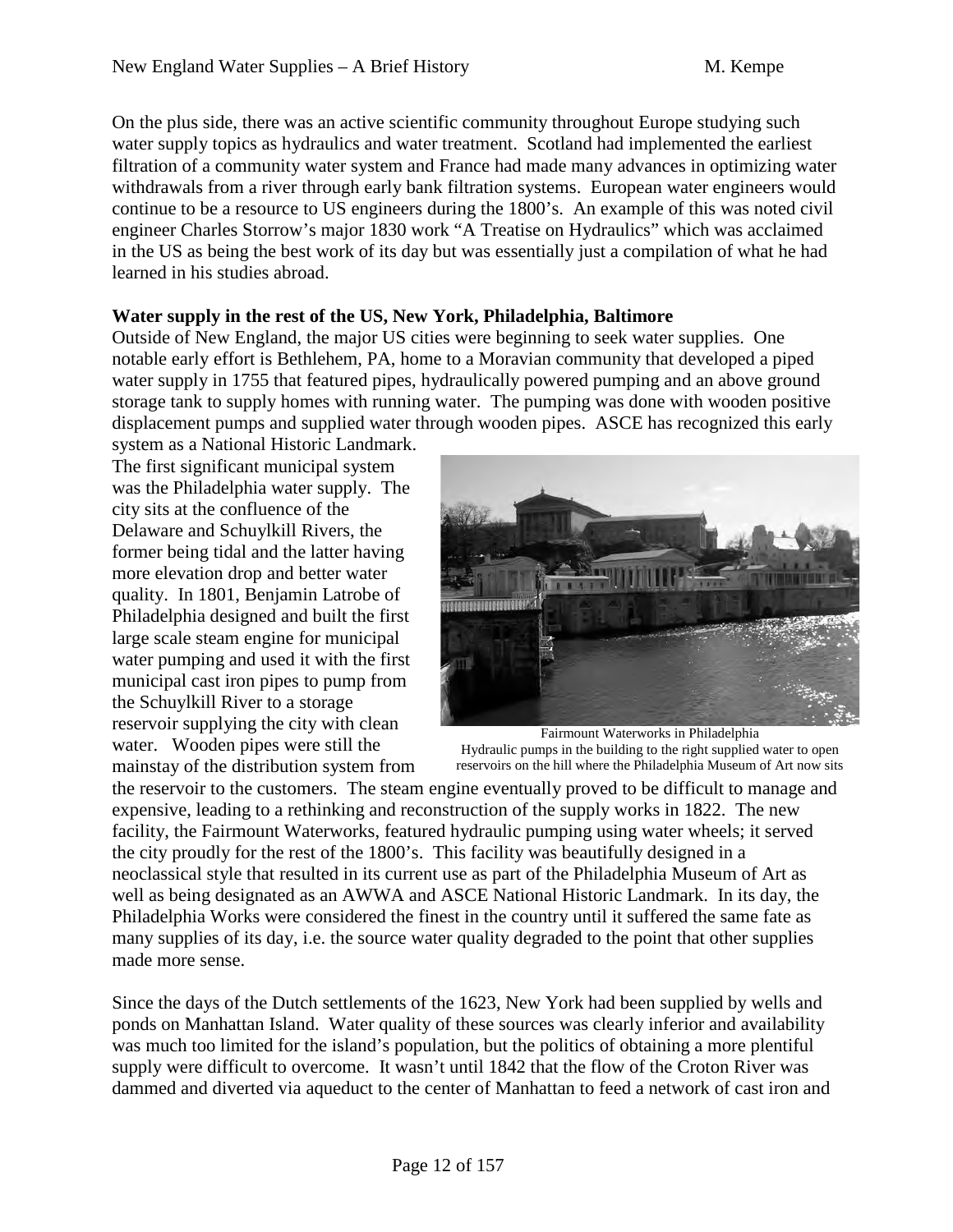wooden pipes. The Aqueduct Bridge over the Bronx River is a particularly notable example of an aqueduct in the old Roman style.

Washington and Baltimore similarly constructed diversion works and aqueducts from an upstream point of their rivers to supply the community mainly by gravity. Other western cities that didn't have the advantage of a river with significant elevation drop had to wait for reliable steam engines to be developed to be successful.

American engineering was in its infancy in the early 1800's with most active practitioners being U.S. Army trained. With few colleges providing engineering programs, many civil engineers came up through the ranks of staff constructing the large civil works of the day. Surveyors and canal builders often became the experts called upon to build water supplies when needed. One such man, John Jervis, was educated on the Erie Canal project and went on to build New York's Croton Dam and Aqueduct, then was further engaged to plan and design Boston's Cochituate Aqueduct. Many other New England engineers went on to consult on the water supplies of the other cities that followed.

#### *Water Supply Entrepreneurs*

Early water supply wasn't immune from politics and scoundrels. Fortunately, schemes for personal gain were rare but the following is offered as an example:

In New York City in the early 1800's, Manhattan's water supplies were oversubscribed and fouled, leading to a public clamor for improvement. **Aaron Burr** sought a state charter to form the Manhattan Water Co. with the publicly stated mission of securing a supply from the mainland. However, the charter was authorized in a midnight legislative session that somehow included wording that the company could raise excess funds for any purpose. Burr managed to turn the venture into the formation of a successful bank (eventually to become the Chase Manhattan Bank). Unfortunately, he neglected to carry out the water improvements, much to the detriment of the NYC public.

## **Private vs. public**

In almost all cases, the early water supply developers of New England were private water companies that were granted the right to develop the supply. This was mainly the result of the daunting cost of constructing such a supply and the uncertainty that customers would want to pay for the service when, for no cost, they could bring a pail to the local well. Capital funds were

typically raised by selling shares with dividends to be paid to shareholders. Service was limited to only the paying customers. Essentially all of the pre-1850 supplies shown in the earlier tables were built by a private water company.

Boston's 1848 Lake Cochituate supply was the first New England water supply developed by a community with its own funds.



Sketch of Boston's Lake Cochituate Intake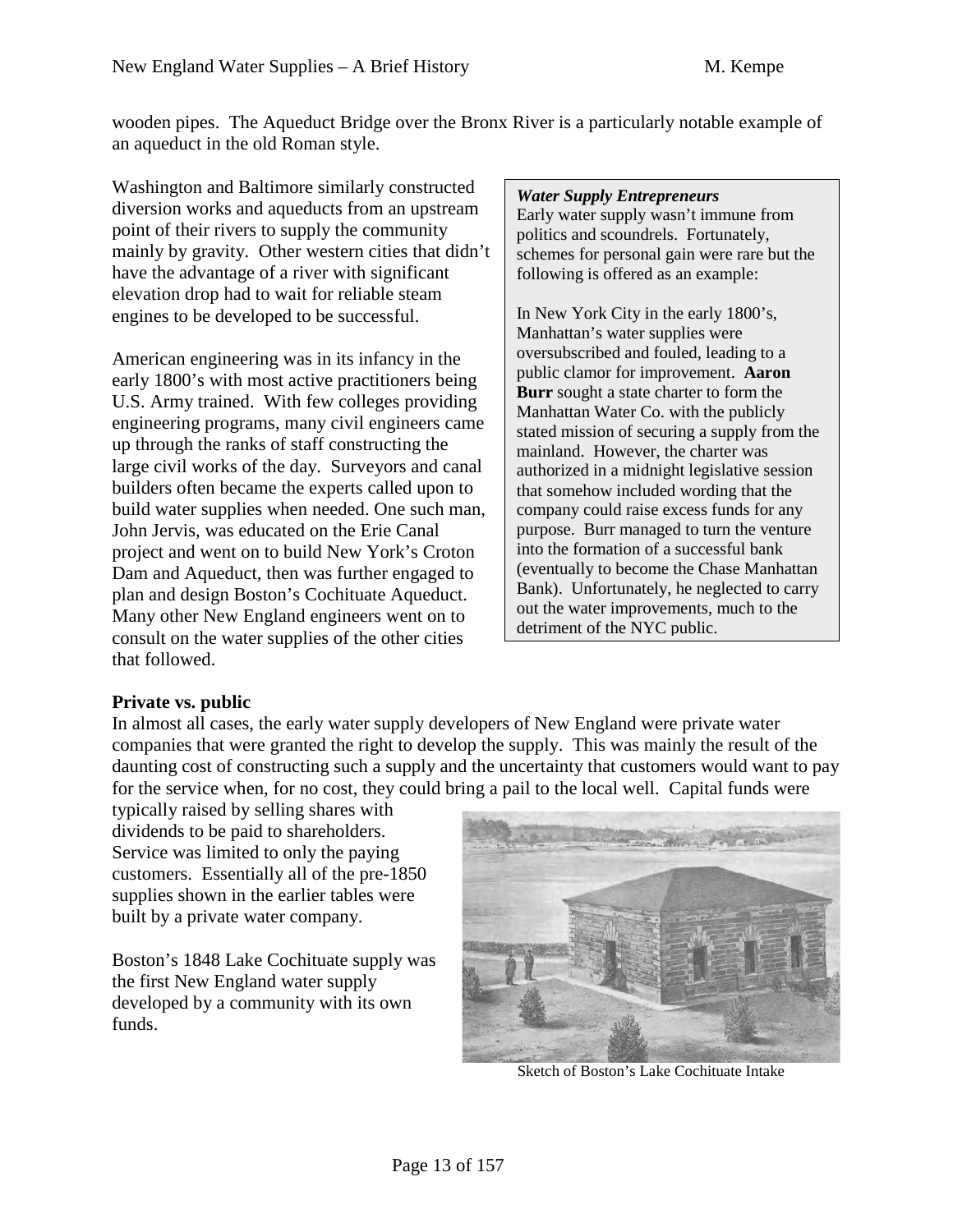### **Early 1800's – New England Industrialization**

Up until the Revolutionary War, New England had an economy based on commerce and limited manufacturing in the large cities, farming and trapping in the smaller inland towns, fishing along the coast and timber in the northern states. Independence brought fundamental changes in the economy as English restrictions on trade and industrialization were lifted. With Europe having its own problems in the early 1800's, the US was poised to become an economic power and a destination for immigrants in search of the land of opportunity.

After U.S. independence, the U.S. began to pursue industry, which had been pretty much discouraged under British rule. New England had ample water power from rivers so it was naturally attractive for mill development. Manufacturing materials and fuel were supported by the growth of iron and steel mills and coal mines in Pennsylvania. The US south produced vast amounts of cotton (especially attractive for manufacturing after



Lowell Mills on the Merrimack River, supplied from a canal network

Connecticut resident Eli Whitney's cotton gin is invented), but they couldn't process it to cloth. New England with its river-powered mills took over this job and flourished. Sutter's Mill on the Blackstone River in Providence was the first step in a progression that saw Lowell, Lawrence, Manchester, Holyoke and other cities become major manufacturing centers. While this brought great prosperity, it also added significantly to the waste load being carried by the river downstream of these sites.

At the same time, large scale farming began to shift more to the mid-western states where the land was more easily farmed than rocky and hilly New England. The region's labor force became more concentrated in cities as a result since the needs of manufacturing were still on the upswing. As New England grew, the labor needs of the mills were met at first by the local population, often women and children to a large extent. Employment at a mill was often supplemented by housing in the mill's tenements, adding to the population density in mill cities. With economic problems in Europe, the prosperity of the United States attracted much immigration, not just from England but also from all over Europe. Given the lower wages accepted by immigrants, mills started using immigrants heavily to meet their labor needs. Overall, New England began a period of very rapid population growth that would continue through the rest of the  $19<sup>th</sup>$  century.

### **The Need for More Water by the mid 1800's**

With rapidly growing population and per capita usage, the first water systems built by the early 1800's reached a stage where they needed more source capacity. The capacities of pipes, storage facilities and other water supply elements were too limiting or, in the case of wood pipes, in too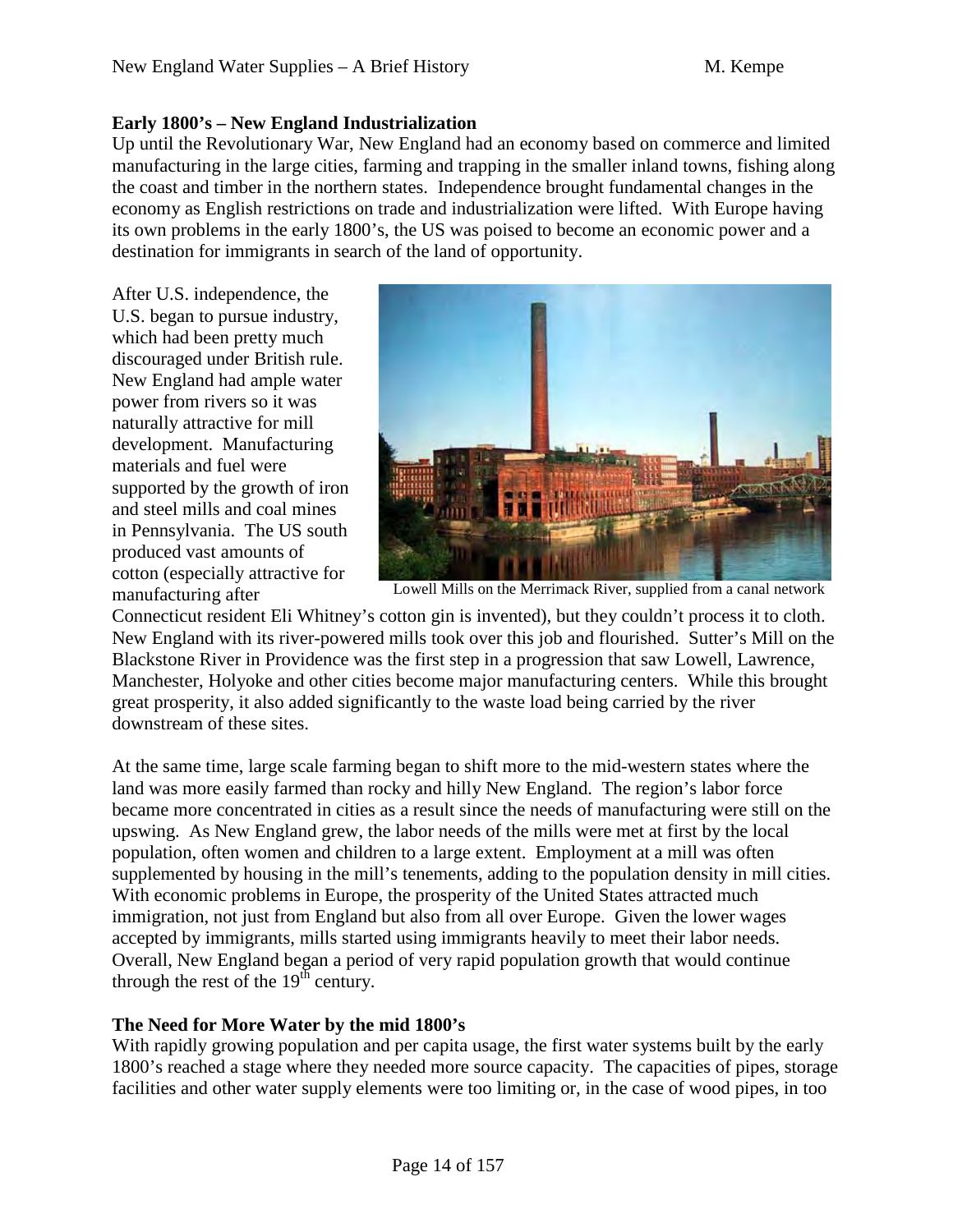poor condition to continue. Eventually, the water quality of many local sources deteriorated to an unacceptable level for most customers.

As was evidenced in Boston in the 1830's, Jamaica Pond obviously wasn't going to carry the city into the next century. Neither were Providence's springs or many other local sources. The search for the next supply became an exercise in engineering, water quality and politics. The engineers sized the future needs on the best available prediction of population growth and per capita increases, perhaps even a doubling from the current 10 gallons per capita at the time. Of course, they had no way to tell how wrong they would be until more people had access to modern plumbing. Men of wisdom (since there were few real civil engineers yet) were called upon to understand rainfall and flows as necessary to predict available source capacities. The aesthetics of the proposed source had to be studied under summer conditions to predict whether the water would be palatable. The political element often came down to who owned what water rights and what degree of compensation was necessary to do the deal. Of course, all of these early plans were limited or flawed partly due to the poor understanding at the time of the underlying science and engineering necessary to do the job.

Even at this early stage, most water supply builders understood the benefits of going upstream and away from the pollution of the cities to get clean water and elevation for gravity flow. This is a recurring theme for most New England water supplies and one of the reasons why the region suffered less from waterborne disease than many other parts of the country. All of this sets the stage for the events leading up to formation of NEWWA.

### **Events leading up to NEWWA formation in 1882**

Why was NEWWA necessary? The answer is that there were many forces coming into play that were driving the need. It wasn't just a growing public demand for water plumbed into the home or a public expectation that affluence should be accompanied by such conveniences. It was most definitely public health and public safety pressures as understanding about waterborne disease and fire protection issues grew. It was a growing appreciation of the necessary engineering and science to do this difficult job. It was the fact that constructing a water system was a high stakes venture, being the biggest public works project to date in most communities and the most necessary to ensure business prosperity.

### **Growing water use**

The major event of this period was the Civil War, which, like later wars, affected population and resources. New England lost some of its population to the war and to westward migration but overall population increased dramatically throughout the period. Immigration from Europe was vigorous, especially from Ireland. The Irish potato famine occurred from 1844 to 1846 and came at a time when England had its own problems and offered less aid to Ireland, thus starting the immigration wave. In the years following the famine, Ireland had also had epidemics of typhus, scurvy and bacillary dysentery, with the result that in 5 years, Ireland lost  $\frac{1}{4}$  of its population to death (1 million) and migration (2 million), most taking the cheap passage to Boston and New England. Between 1840 and 1860, Boston's population went up by 110%, while its Irish population went from 1 in 50 to 1 in 5.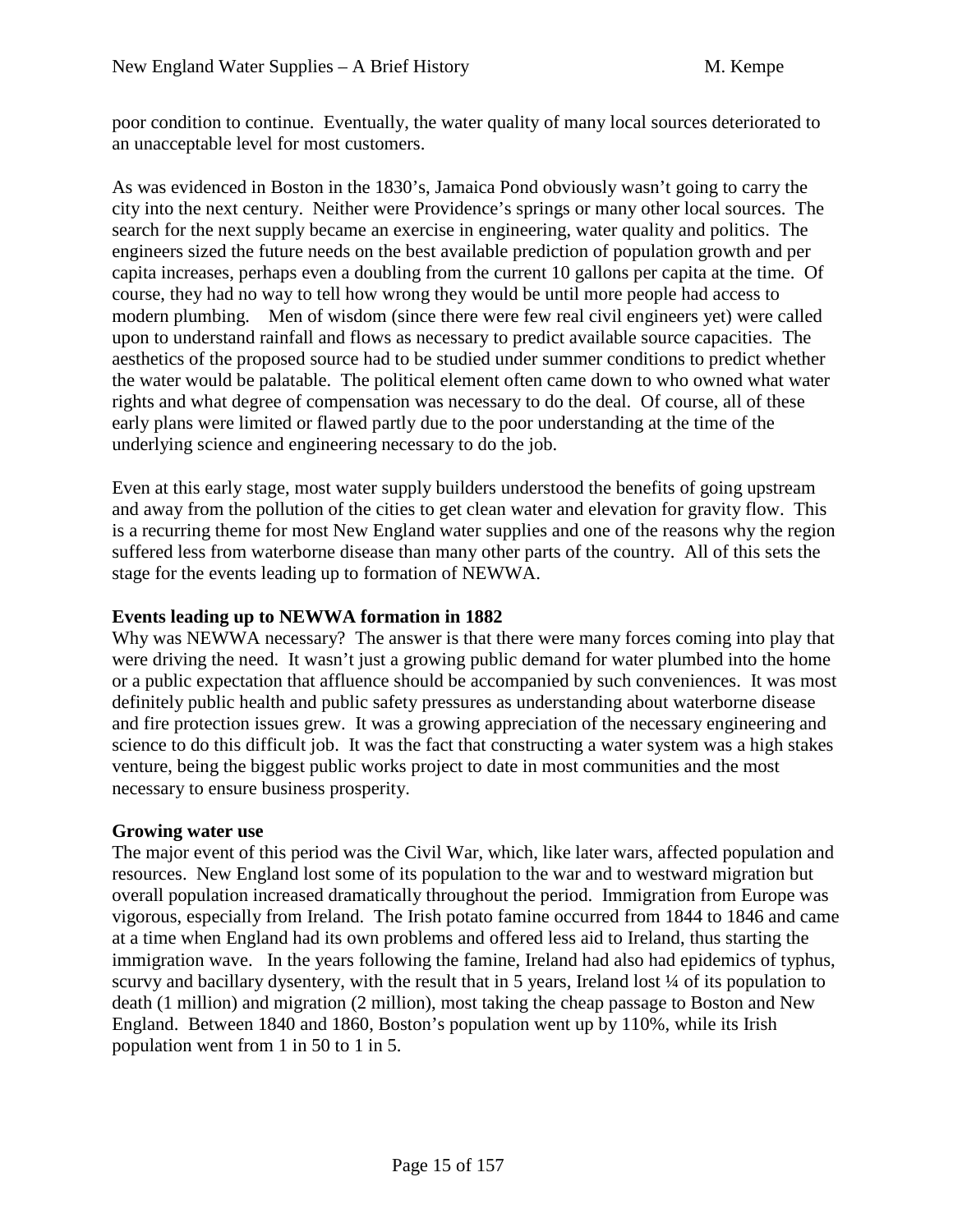New England industries continued to prosper, not just from gun manufacturing during the war but all sorts of goods from textiles to complex machinery. Mills were still heavily dependent on water power but the steam engine began to be a viable source of industrial power so that industries were no longer limited by drought flows. Other parts of the country, such as the midwestern states, made use of steam power to become competitive with New England in many heavy industries. Steam engines for the railroads also signaled the end of the Canal Era for transporting goods and allowed much better population mobility throughout the country.

The bottom line was that cities, especially those with manufacturing, continued to grow very rapidly during this period. Cities also grew in terms of annexation of suburbs or adjacent villages. This extended the areas needing water service in many large communities.

### **Growing per capita use**

In addition to population growth, the amount needed by the average household had been climbing more rapidly than anyone could have imagined. The impact of plumbing was a major part of this, especially the flush toilet which was becoming an influence in cities. Bathtubs were not as exotic and rare as they once were. Public bath houses offered bathing access for the masses but wealthy people were more likely to install their own facilities. Several inventors had put forward flush tank toilets and eventually solved the sewer gas problems with the S trap design for the bowl. The major hotels in cities began to develop indoor plumbing as an attractive convenience, eventually even providing plumbing for each room.

The other factor was the lack of metering on most household services. With only a flat fee to pay, the consumer began to take advantage of the novelty of running water, raising per capita usage by a factor of 10 from the beginning of the 1800's. With the unreliability of supply in some early systems, some people would leave taps open just to not miss the water when available.

### **Technology Developments**

Towards the end of this period, other technology developments change the public's expectations of its utilities. The telegraph had been extended throughout the country. The first radio and telephones were invented. Gaslights had been installed in most cities and Edison's electric light had been invented. Modern conveniences were the rage and the affluent demanded the latest inventions.

Cities had started to develop sewerage works to move the waste away from the people. Collecting sewerage and directing it to the nearest waterway, away from residents, was the normal practice. Often, sewerage was simply directed to the nearest storm drain so that rainfall events would occasionally flush the pipes. This marked the beginning of combined sewers in many urban areas, creating a problematic sewer infrastructure that is still being addressed in the present day. The proliferation of sewer discharges may have improved the aesthetics of urban

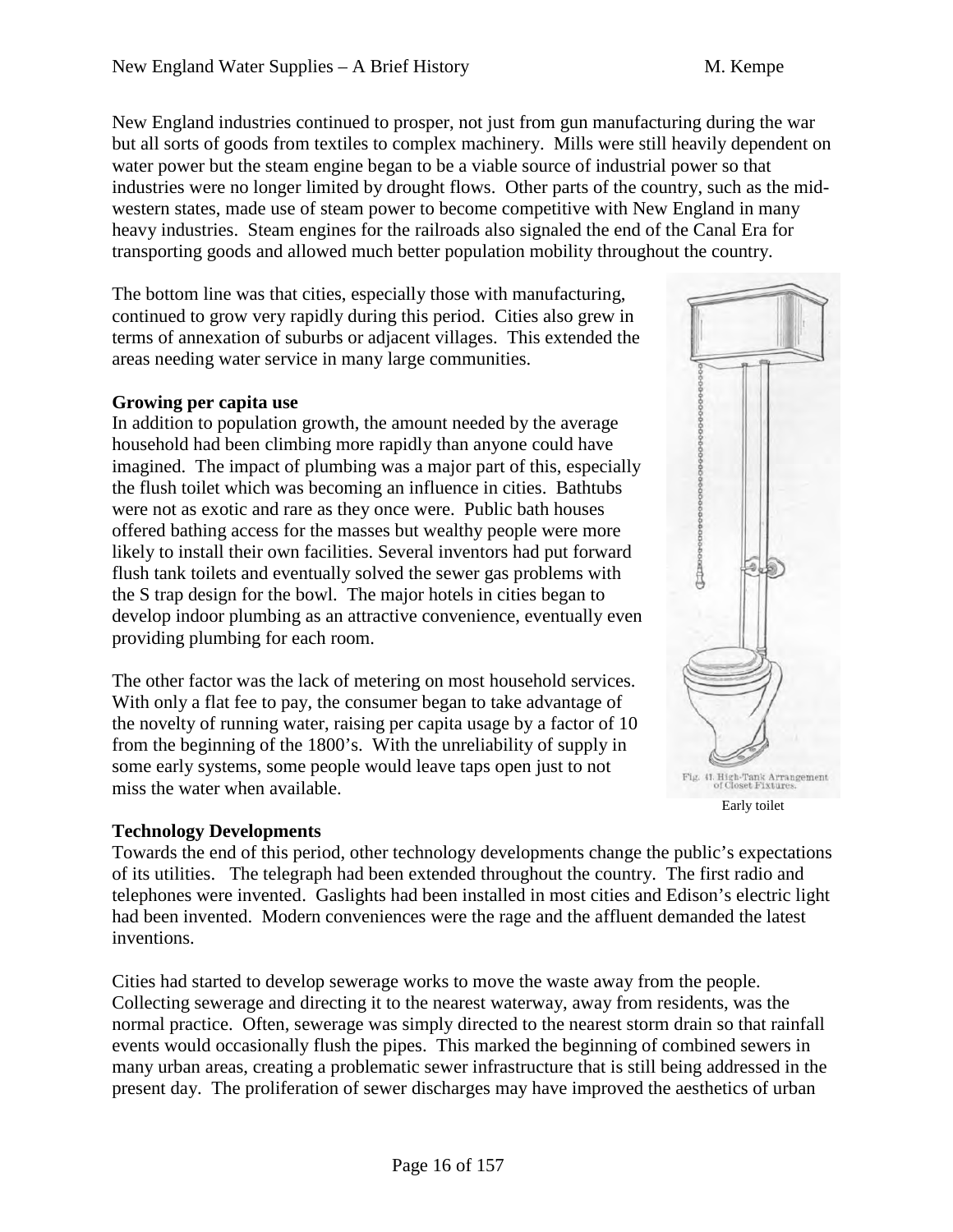life but left much to be desired in terms of fouling rivers and streams, especially downstream of inland communities. Large interceptors to collect the sewerage of individual street drains for discharge at more remote outfalls were just beginning to be planned to minimize public impact, with Boston's Main Drain in 1883 being a prime example.

Further development of water resources was slow until the post-Civil War period. Major fires were still a driving force for improvement of distribution systems, the most notable fires of this period being in Boston and Portland. To be fair, it should be noted that each city has a "Great Fire" somewhere in its past. The most destructive fire nationally was Chicago's Great Fire of 1871, which destroyed 18,000 buildings, caused 200 deaths and consequently nearly crippled the insurance industry, with much impact locally on Hartford CT. Boston's Great Fire of 1872 consumed 776 buildings in the heart of the city and was fought over several days by firemen from as far away as Maine. It resulted in 13 deaths and \$75 million in damages, again causing bankruptcy of 70 insurance companies. By comparison, Portland's Great Fire of 1866 consumed 1500 buildings and caused \$15 million in damages. Responders again included companies from as far away as Massachusetts.



Great Fire of 1872 in Boston, burned the entire area from present Day South Station to Fanueil Hall

### These tragedies had repercussions on the

water industry. In Boston, there was criticism leveled at the Water Department for having undersized mains in the area. There were no definitive standards on pipe sizes, nor were there any minimum pressure requirements or even standards for hydrants and nozzles. As a result of the 1872 event, Boston revamped its distribution system considerably to increase pipe sizes and available fire flows.

Fire protection measures were evaluated extensively by NEWWA after 1882. The insurance companies learned to minimize their losses by working with the water supply community to ensure effective designs for fire response. The insurance industry began using hydraulic experts like John R. Freeman, one of the more notable hydraulic engineers of the period, to evaluate fire capabilities. Many early NEWWA papers presented nozzle and fire stream studies in support of design standards.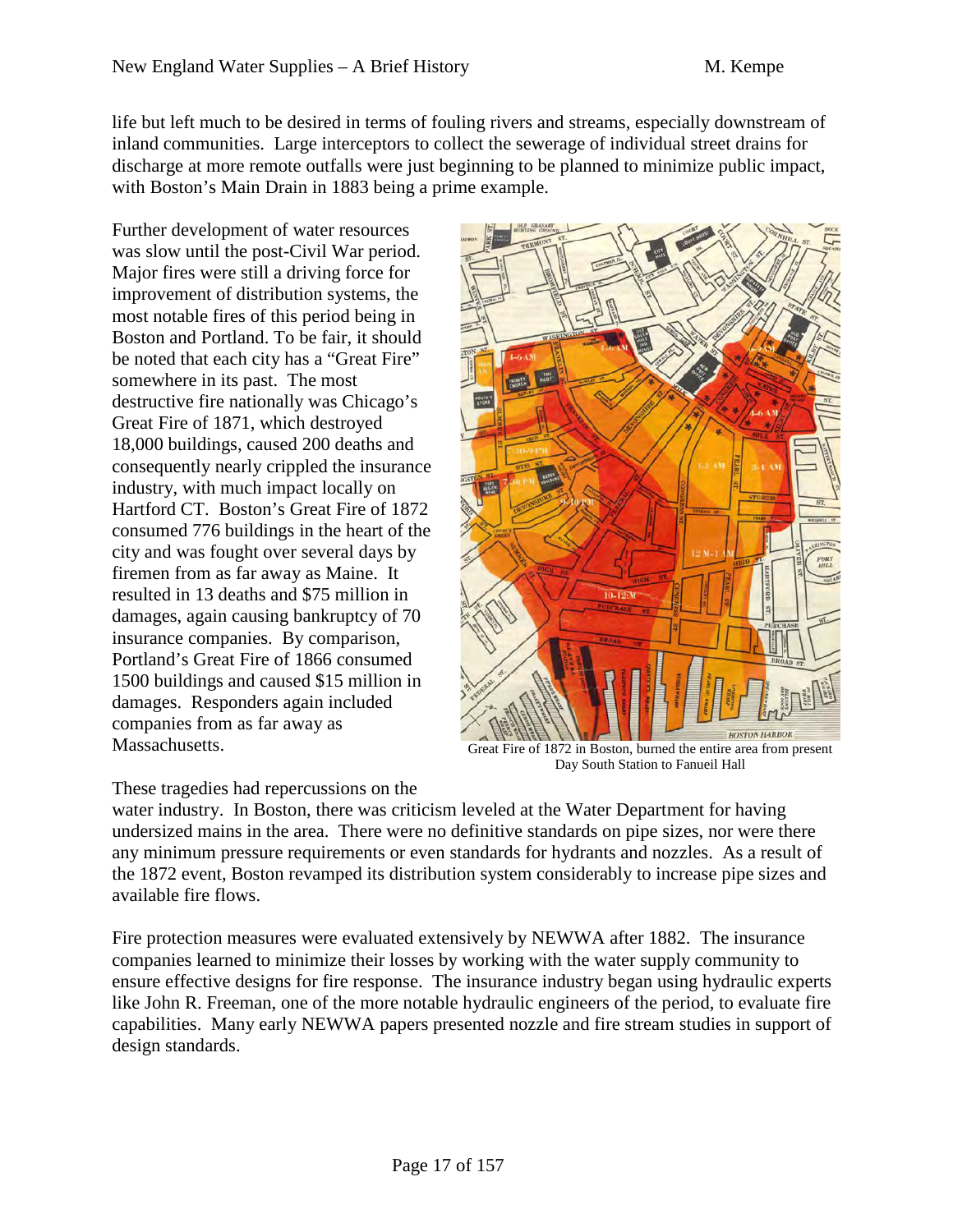The other aspects of water engineering, e.g. dam construction, pipe laying, storage tanks, etc, were still in their infancy with relatively few experts in any discipline. Every new problem was a learning opportunity and there was a need to share the empirically found solutions to the myriad new problems. As was the custom of the times, water supply operation was like many technical occupations – something to be learned by mentoring in a master/apprentice relationship. This can only take someone only so far in a single water system. Thus, there was a clear need for an ongoing forum among

*Example of early pipe sizes - 1860 Cambridge MA pipe table, City serves 26,000 persons* 

| $= 0,000$ pc. so. to |                  |            |  |  |  |  |  |
|----------------------|------------------|------------|--|--|--|--|--|
| <b>Pipe Size</b>     | Length           | % of Total |  |  |  |  |  |
| 20"                  | 180 <sup>*</sup> | 0.1%       |  |  |  |  |  |
| 12"                  | 5950'            | 4.8%       |  |  |  |  |  |
| 10"                  | 13180'           | 10.6%      |  |  |  |  |  |
| 8"                   | 6000'            | 4.8%       |  |  |  |  |  |
| 6"                   | 14955'           | 12.0%      |  |  |  |  |  |
| 4"                   | 56263'           | 45.2%      |  |  |  |  |  |
| 3"                   | 27989'           | 22.5%      |  |  |  |  |  |

Note that the majority of pipe is 3" and 4"

water suppliers, scientists, engineers, vendors, academics, and every other specialty that had a stake in improving the performance of the industry. Enter NEWWA in 1882 to meet this need.

# **Beginnings of Public Health as a Driving Force in Water Supply**

In 1882, cholera and typhoid epidemics were still rampant and 2 major misconceptions were still in place, i.e. the mistaken causes of disease and the belief that running water purified any wastes. The "miasma" theory that foul vapors caused disease was still popular since there had been no definitive proof of a disease causing mechanism. The first evidence of waterborne disease was empirical when people drinking from the same source became ill. The finding in 1854 London by Dr. John Snow that users of the Broad Street well developed cholera was a watershed finding for water suppliers



Example of early waste discharge impacting household well

and public health authorities everywhere. Microscopes had shown organisms, often called "animalcules" but the connection hadn't been made that bacteria could be the cause of disease.

This changed in the early 1880's when news came from Europe that Robert Koch had successfully isolated the anthrax bacteria, cultured it, infected a second host with the culture, then re-isolated the same organism from the second sick host. This was definitive proof that bacteria were the causative agent and it was then obvious that bacteria in the sewage from infected people was the transmission mechanism that had been causing epidemics. Researchers like Koch and others identified many more bacteria like typhoid and cholera to further reinforce the point. "Germ theory" was born.

Now that this was understood in the scientific and the public health communities, they turned to the problem of how to stop sewage contamination of water supplies. This is where the second misconception occured, the idea that moving water would purify waste in a fairly brief travel, a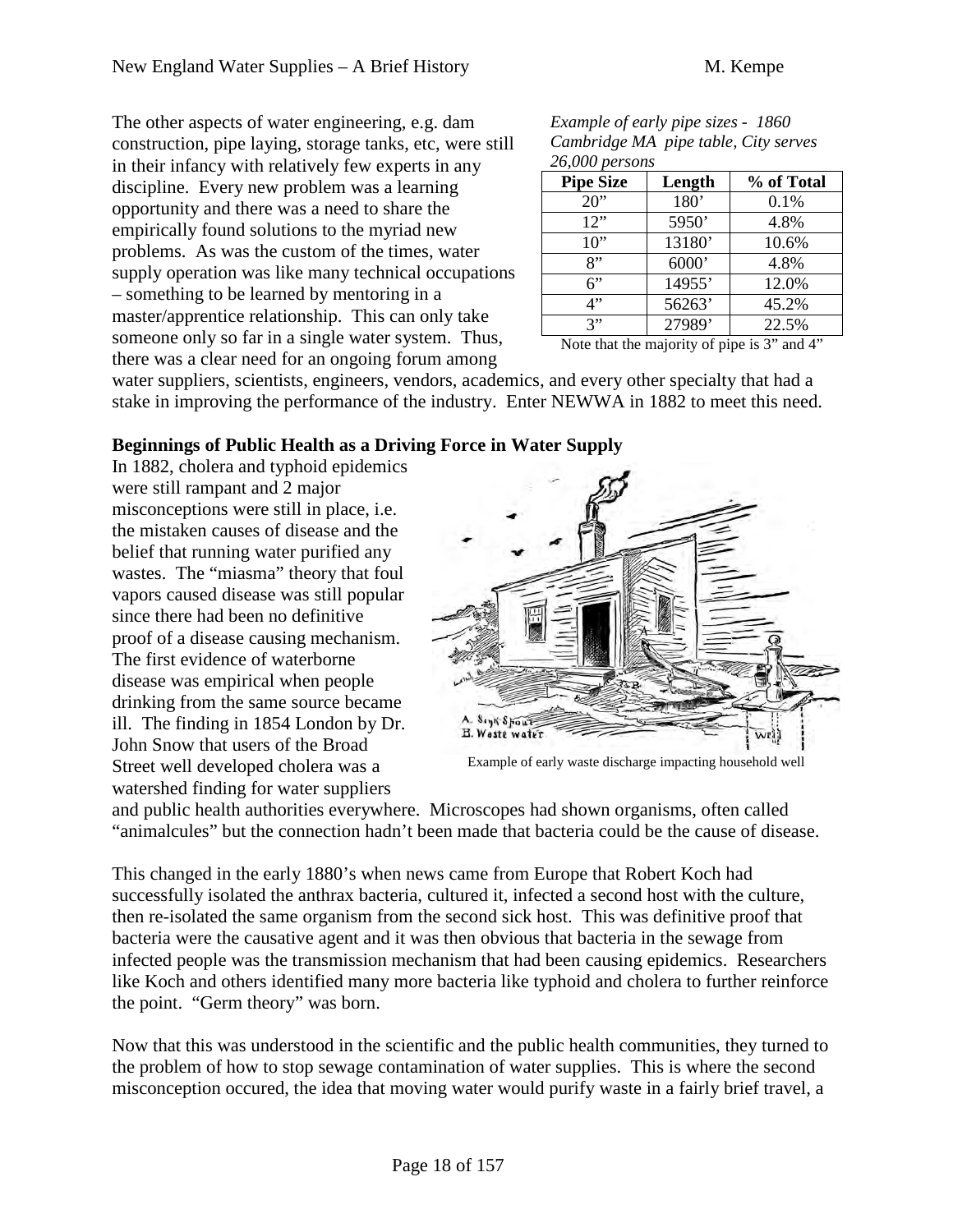hindrance to planners trying to get water from further upland supplies. Some source water decisions were poorly made as a result. A classic example of this was Albany's decision to use a direct withdrawal from the Hudson River despite numerous upstream community discharges. This proved to be regrettable when the city had numerous typhoid outbreaks that caused deaths for more than a decade to follow until their water treatment was improved. The original decision was opposed by some but supported by some very respected sanitarians, mainly due to the idea of natural purification. Eventually, the bacteria testing methods coming from Europe would provide a means to debunk this idea.

Armed with the idea that sewage was the culprit, public health strategies made it a priority to avoid the hazard. This meant that the less polluted upland supply was the clearly preferred choice. Sewerage and sewage treatment became even more important. When the use of a polluted supply was necessary, now the emphasis would be on ensuring proper treatment.

There was still very little understood about chemical issues in drinking water and there were certainly industries that had been polluting for some time – tanneries, paper mills and the like. Some operations, like paper mills or cloth dying, would literally turn the downstream river colors. When the biological threats in water were so great as to be among the leading causes of death at the time, the chemical threats were subtle in comparison so they received little attention. However, it was clear that water sources were becoming more fouled from both the spread of industries around New England but also from the increasingly complex wastes being discharged by these industries.

### **Mid 1800's to the 1882 formation of NEWWA - Forces at work**

Why was an organization of water supply professionals necessary in 1882? To sum it up:

- Population was rapidly growing, especially in poor urban areas as a result of immigration.
- Per capita use was growing as a result of greater demand for plumbing.
- Water waste was growing in existing systems since metering was still too expensive to be supplied universally.
- Early water sources were becoming inadequate in volume.
- There were growing concerns over poor quality and disease from water and early water sources were becoming more polluted from sewerage and mill wastes.
- Distribution system capacity was becoming an issue, especially in the area of fire protection.
- Knowledge of water supply science and engineering was limited given the lack of technical schools and the reliance on essentially an apprentice system with on-the-job training or mentoring as the educational means.
- Being a fairly new field, there was a lot of uncertainty at the time over the means and methods of water supply – How do you build a safe dam? What pipe material is best? Is this water of adequate quality and how do you improve it? Uninformed solutions to these problems would lead some individual system operators to poor decisions at great public expense in the absence of consultation with fellow water system operators.
- As more cities and towns built water supplies, citizens of other communities demanded similar service, thus creating a rapidly increasing need for more knowledgeable operators and engineers.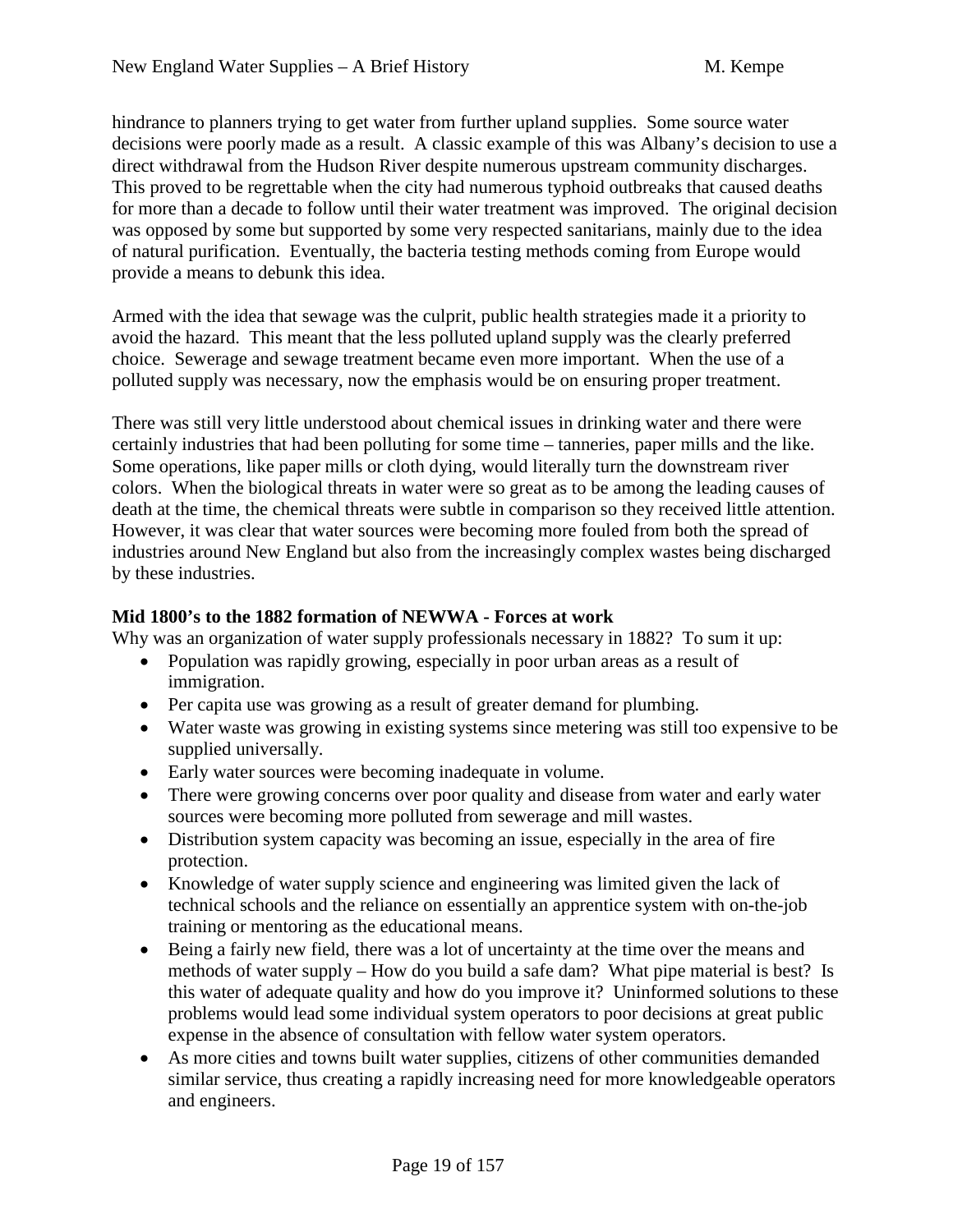### **Next steps for larger systems**

In the period leading up to 1882, most of the larger communities took another step in a series of steps toward their present day supplies. Some needed better pumping technology to allow them to take the next step. Some, like Hartford, went the other way, deciding against costly pumping of an increasingly polluted source and moving to gravity supply from an upland reservoir. Many needed to dam rivers to get enough water, leading them into the difficult process of obtaining land and water rights, not to mention constructing a safe and effective dam. Each had their own challenges and crafted their solutions to fit their circumstances. Burlington VT, for instance, took supply from and discharged its sewerage into the same water body, which led them to engineer a deep water intake some distance from the city.

Many communities decided on public ownership to get the job done. This was partly to exert control over the effort but, often, the main driving force was to pursue the water supply for its public health benefits, which needed to be extended to the urban poor. Planners recognized that the old ways of using polluted wells and cisterns needed to change and safe public water should be accessible to all. Given the successes of many earlier systems, communities were also less fearful of the necessary level of investment.

The water works, in most cases, represented the single largest expense to date for a community and were celebrated accordingly. As with churches and public buildings, many early facilities were architecturally imposing, even grandiose, to assure that the noble mission was properly respected.

|                      | <b>City</b>       | 1850 Source           | 1882 Source                   | Gravity/ | Public/        |
|----------------------|-------------------|-----------------------|-------------------------------|----------|----------------|
| State                |                   |                       |                               | Pump     | <b>Private</b> |
|                      | <b>Boston</b>     | Lake Cochituate       | <b>Sudbury System</b>         | Gravity  | Public         |
| <b>Massachusetts</b> | Cambridge         | Fresh Pond            | Stony Brook Reservoir         | Pumping  | Public         |
|                      | Worcester         | <b>Bell Pond</b>      | Lynde Brook Reservoir         | Gravity  | Public         |
|                      | New Bedford       | <b>Acushnet River</b> | <b>Acushnet River</b>         | Pumping  | Public         |
|                      | <b>Fall River</b> | Watuppa Lake          | Watuppa Lake                  | Pumping  | Public         |
|                      | Springfield       | 4 Sm. Reservoirs      | <b>Ludlow Reservoir</b>       | Gravity  | Public         |
| Rhode Island         | Newport           | Ponds                 | Easton's Pond                 | Pumping  | Private        |
|                      | Providence        | <b>Springs</b>        | Pawtucket River               | Pumping  | Public         |
| Connecticut          | Hartford          | Connecticut           | <b>Trout Brook Reservoirs</b> | Gravity  | Public         |
|                      | New Haven         | River                 | Lake Whitney                  | Pumping  | Private        |
|                      | <b>Bridgeport</b> | Mill River            | Ox & Island Brook             | Pumping  | Private        |
|                      |                   | <b>Springs</b>        |                               |          |                |
| New Hampshire        | Manchester        | Lake Massabesic       | Lake Massabesic               | Pumping  | Public         |
|                      | Nashua            | Pennichuck Brk        | Pennichuck Brook              | Pumping  | Private        |
| Maine                | Portland          | <b>Springs</b>        | Lake Sebago                   | Gravity  | Private        |
| Vermont              | Burlington        | Lake Champlain        | Lake Champlain                | Pumping  | Public         |

The following reviews the status of the largest New England communities prior to NEWWA:

### **The need for more water operators**

The period leading up to 1882 is the beginning of a water supply surge that carries well into the early 1900's. With so many new systems starting up, the qualifications of people stepping in to operate these systems must have been a bit thin. Consider that there were no schools for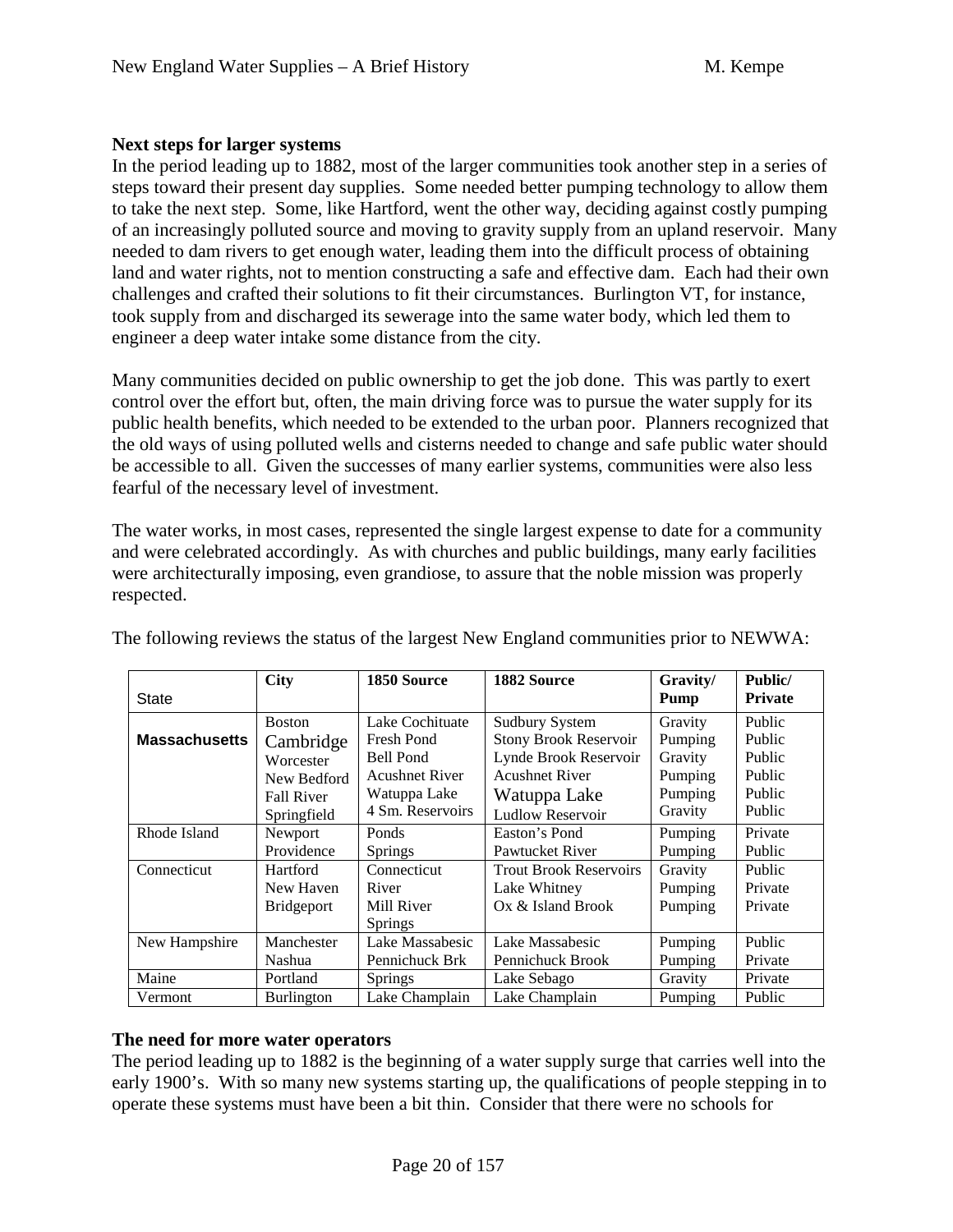operators and few qualified engineers. The likelihood is that many stepped into the field with limited technical skills and probably an inadequate understanding of even the limited knowledge of the day.



The following graphs show the rapid growth in this period:

The number of people served by water supplies showed a great increase when the cities with large populations built their water works. Prior to the 1880's, this was still a relatively small percentage of New England communities but a cumulative growth of over 2 million people served is substantial.

The growth in number of water works was even more impressive. In just the decade of the 1880's, over 100 communities started water supplies. Each new water supply had significant responsibilities and risks for the new operators.

The following table documents the sequence of start-ups of New England systems: